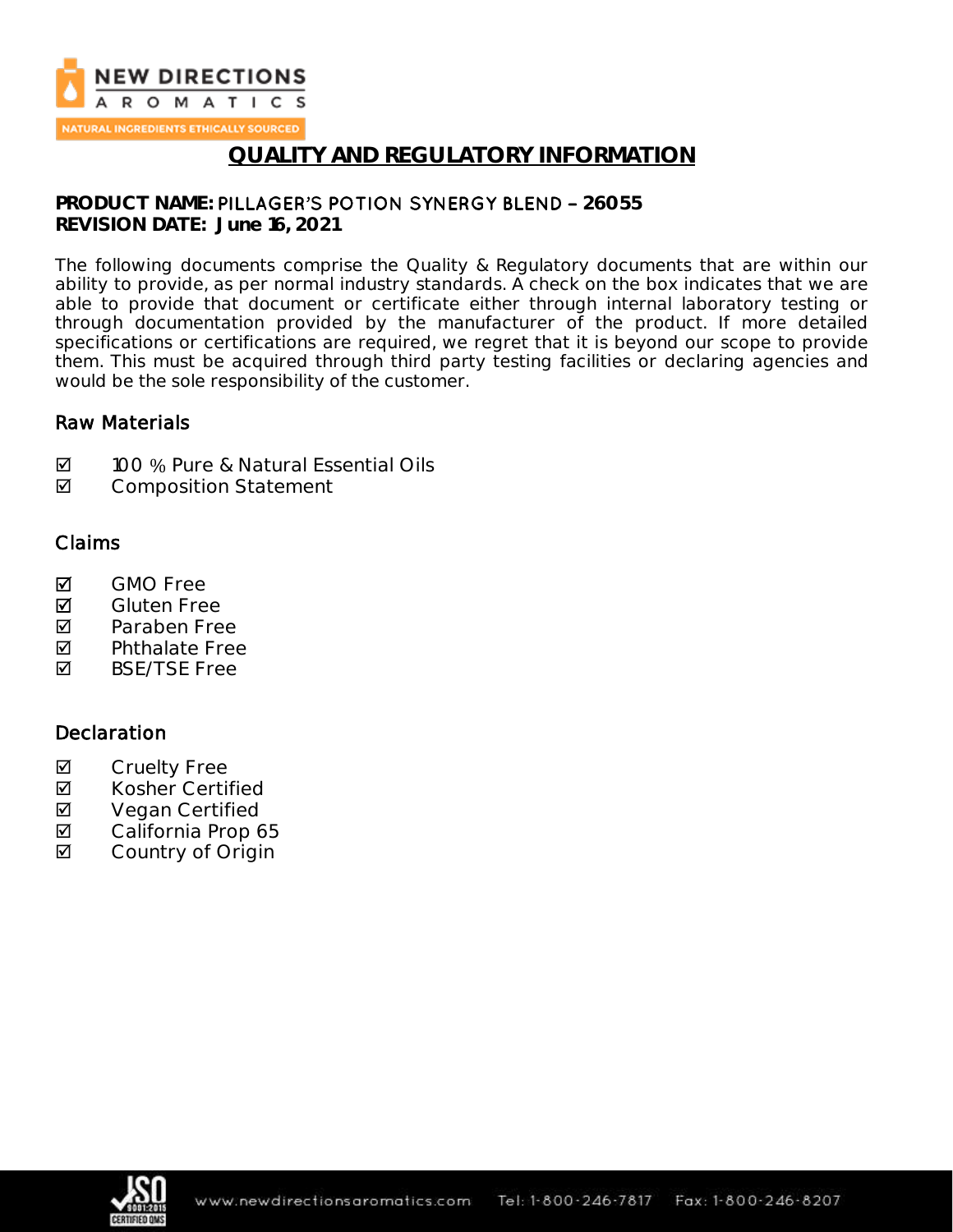

# **STATEMENT**

### **PRODUCT NAME: PILLAGER'S POTION SYNERGY BLEND - 26055**

We hereby declare that, to the best of our knowledge, this product is composed of 100 % pure and natural and unadulterated essential oils listed below.

| <b>INCI Name</b>                       | Source | CAS#                                      | EC#                 | $\frac{0}{0}$ |
|----------------------------------------|--------|-------------------------------------------|---------------------|---------------|
| Eugenia Caryophyllus<br><b>Bud Oil</b> | Plant  | 8000-34-8 /<br>84961-50-2                 | 284-638-7           | 30 to 100     |
| Citrus Limon Peel Oil                  | Plant  | 8008-56-8 /<br>84929-31-7                 | $- / 284 - 515 - 8$ | 10 to 30      |
| Cinnamomum<br>Zeylanicum Bark Oil      | Plant  | 84649-98-9/8015-<br>$91-6$                | 283-479-0           | 10 to 30      |
| Rosmarinus Officinalis<br>Leaf Oil     | Plant  | 84604-14-8 /<br>8000-25-7                 | 283-291-9           | 3 to 10       |
| Melaleuca Alternifolia<br>Leaf Oil     | Plant  | 85085-48-9 /<br>8022-72-8 /<br>68647-73-4 | 285-377-1           | 3 to 10       |

#### Disclaimer & Caution

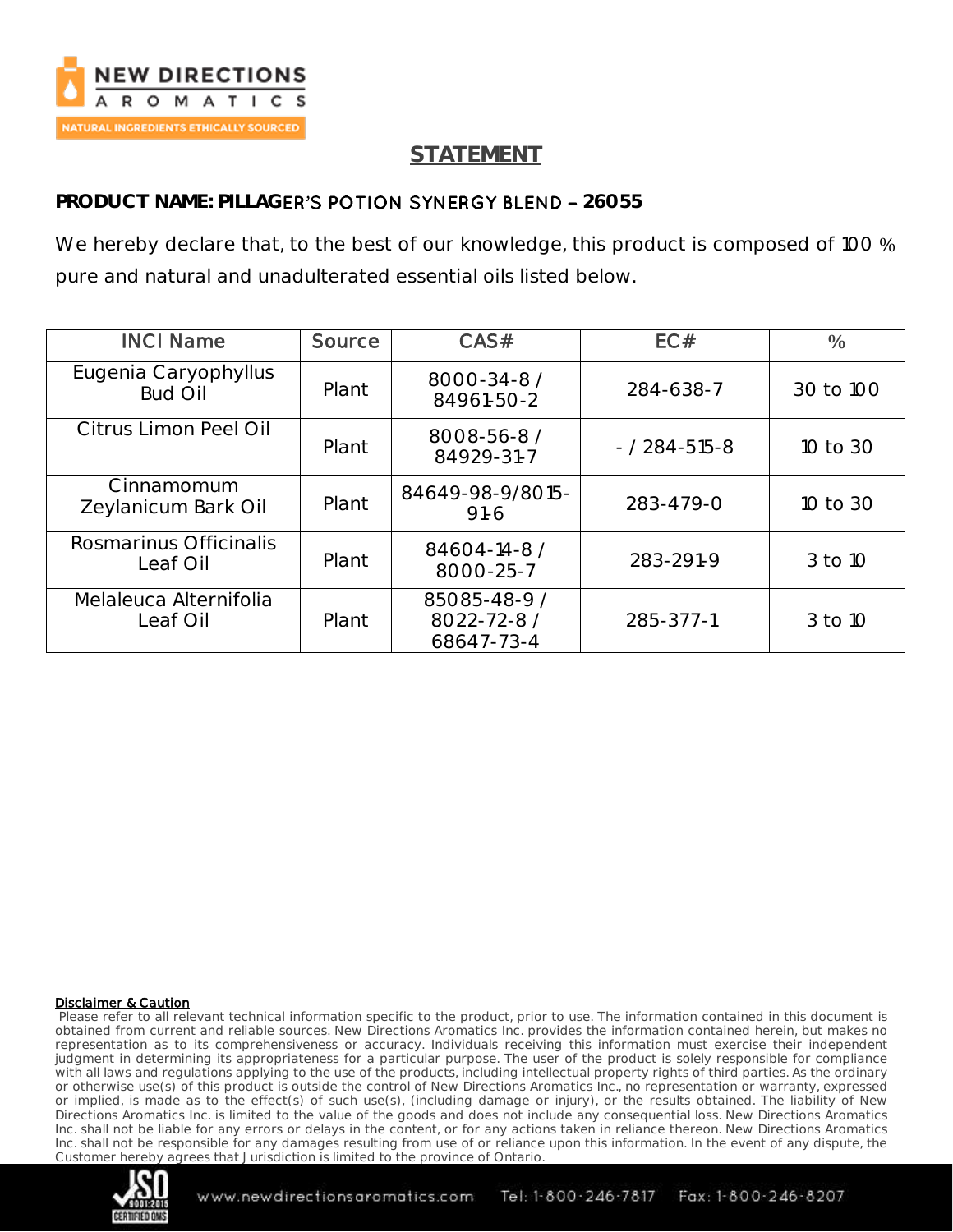

### **BY-PRODUCTS & IMPURITIES STATEMENT**

#### **PRODUCT NAME: PILLAGER'S POTION SYNERGY BLEND - 26055**

We hereby declare that, to the best of our knowledge, this product was not produced from nor does it contain any of the following by-products and impurities:

- \* GMO material(s)
- \* Gluten or its derivatives
- \* Parabens
- \* Phthalates
- \* Animal or its derivatives
- \* BSE (Bovine Spongiform Encephalopathy)

#### Disclaimer & Caution

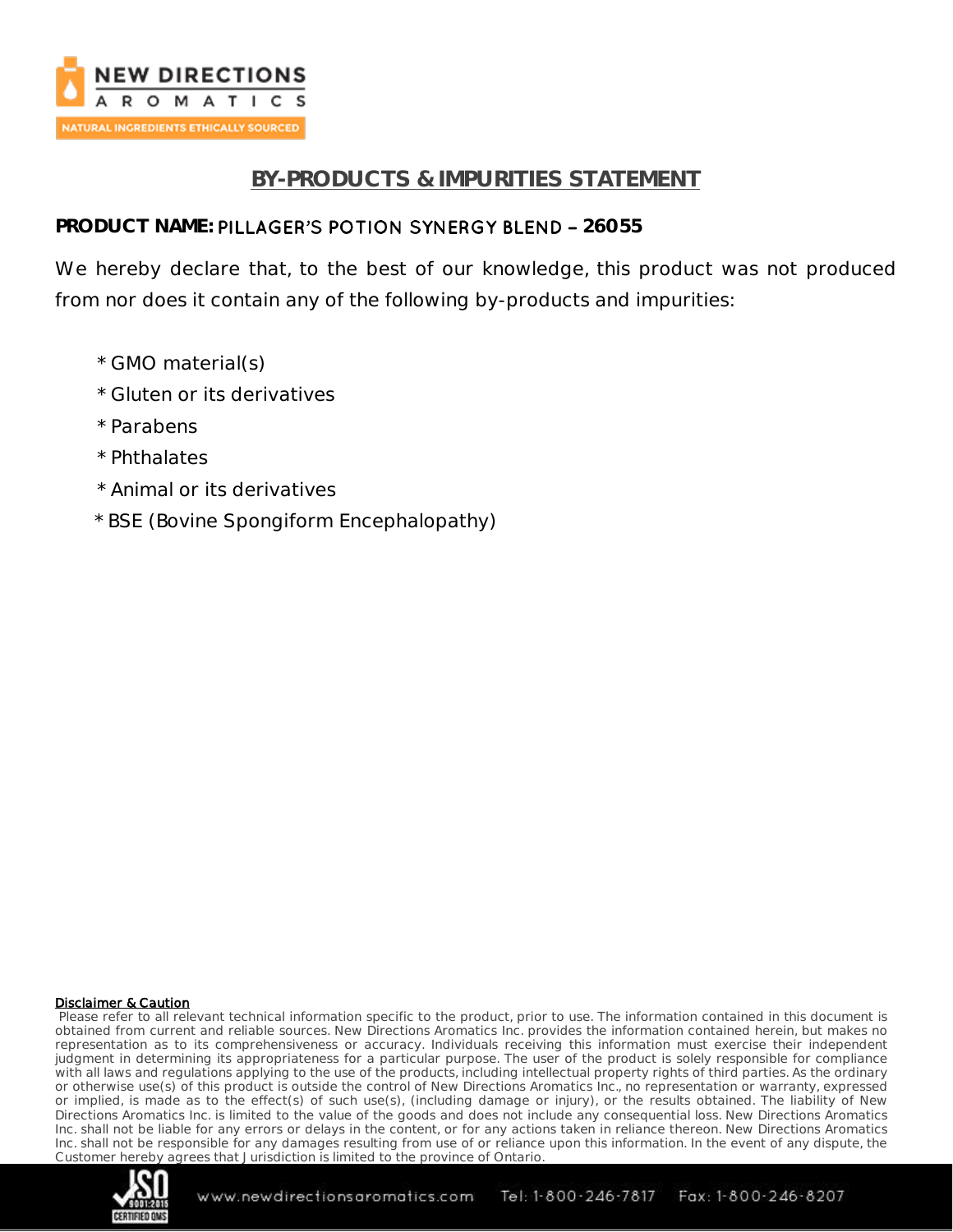

# **CRUELTY-FREE STATEMENT**

#### PRODUCT NAME: PILLAGER'S POTION SYNERGY BLEND - 26055

We hereby declare that, to the best of our knowledge, this product has not been tested on animals.

#### Disclaimer & Caution

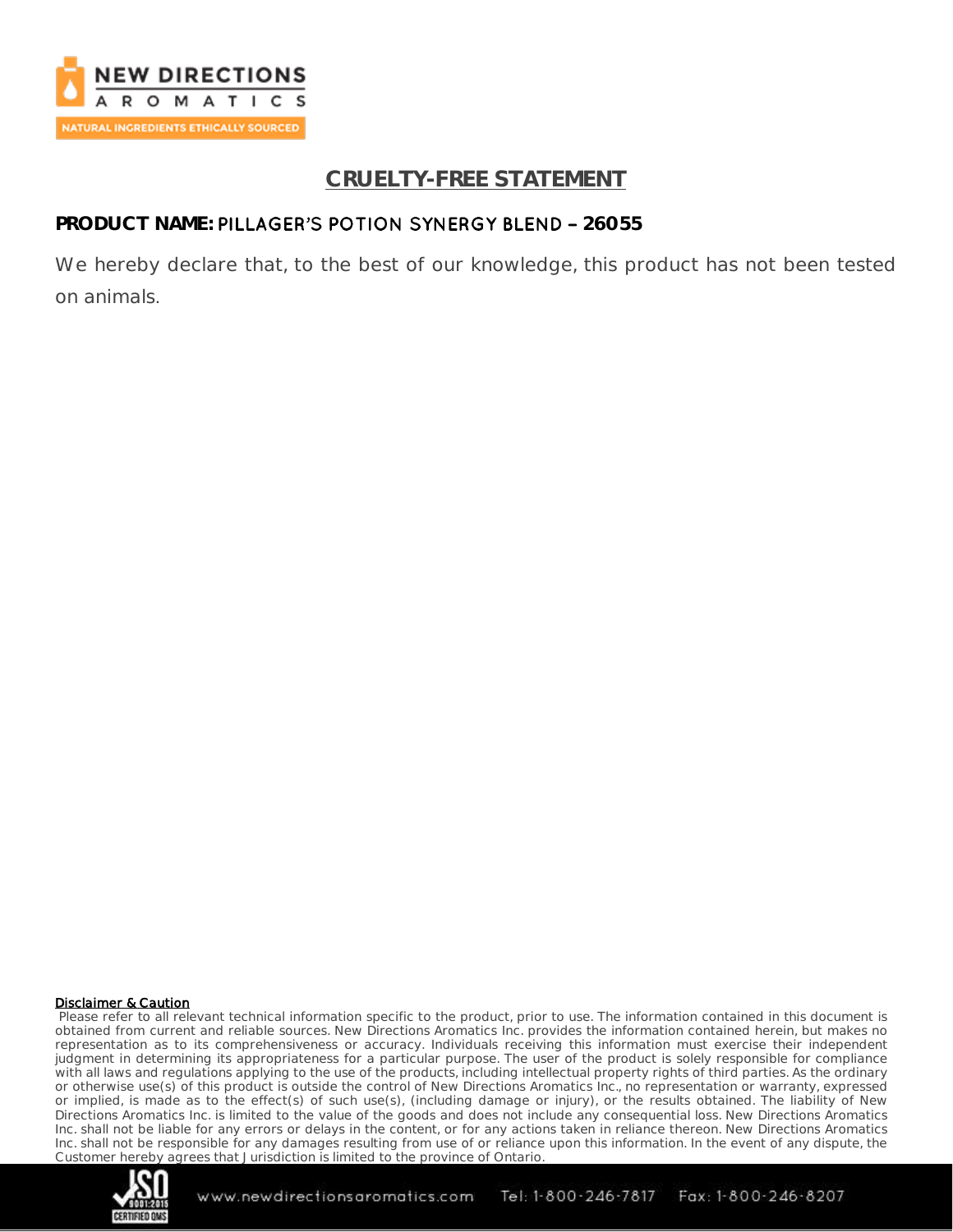

### **KOSHER STATEMENT**

### **PRODUCT NAME: PILLAGER'S POTION SYNERGY BLEND - 26055**

We hereby confirm that this product has been certified to Kosher standards.

#### Disclaimer & Caution

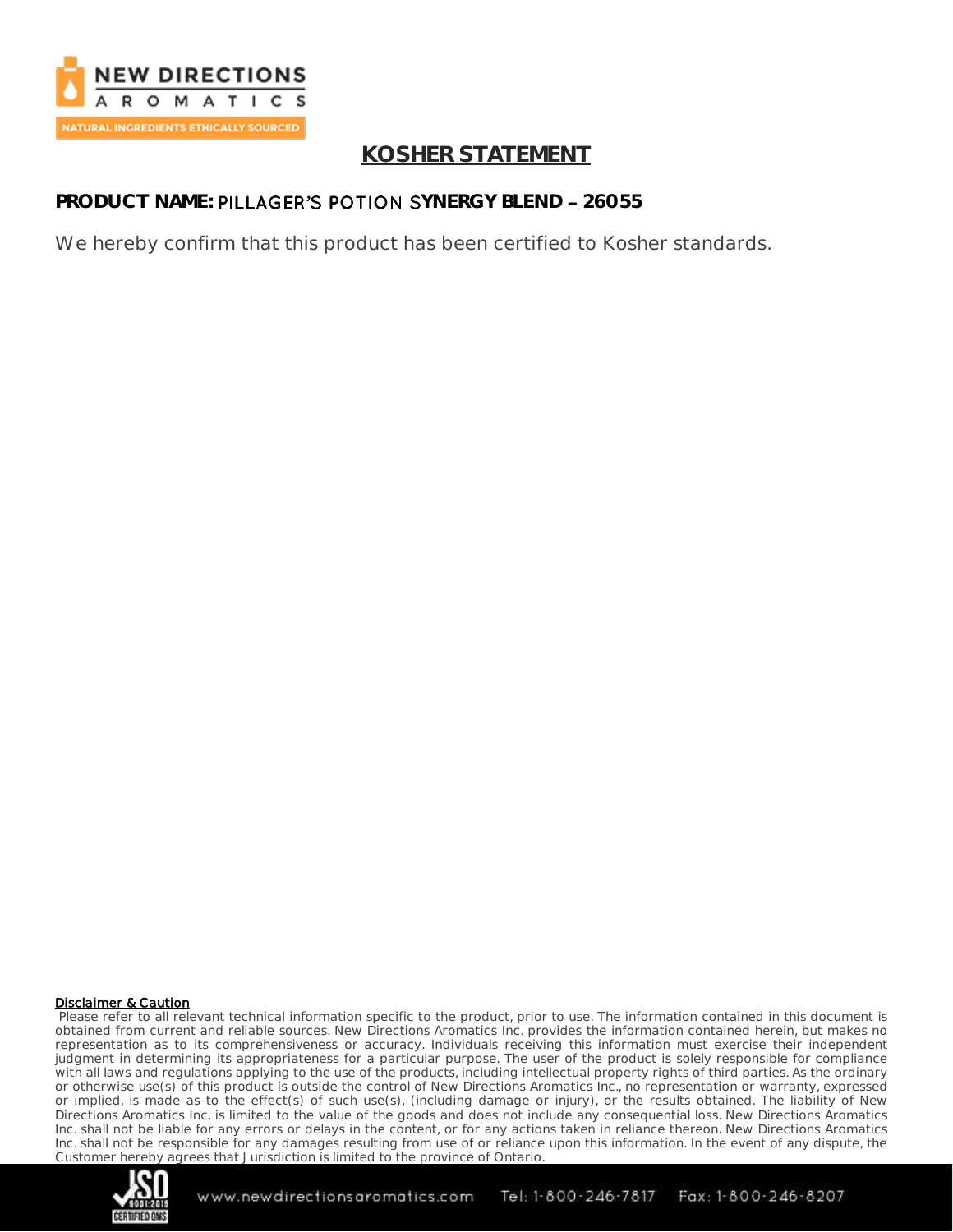

### **VEGAN STATEMENT**

### PRODUCT NAME: PILLAGER'S POTION SYNERGY BLEND - 26055

We hereby confirm that this product has been certified to Vegan standards.

#### Disclaimer & Caution

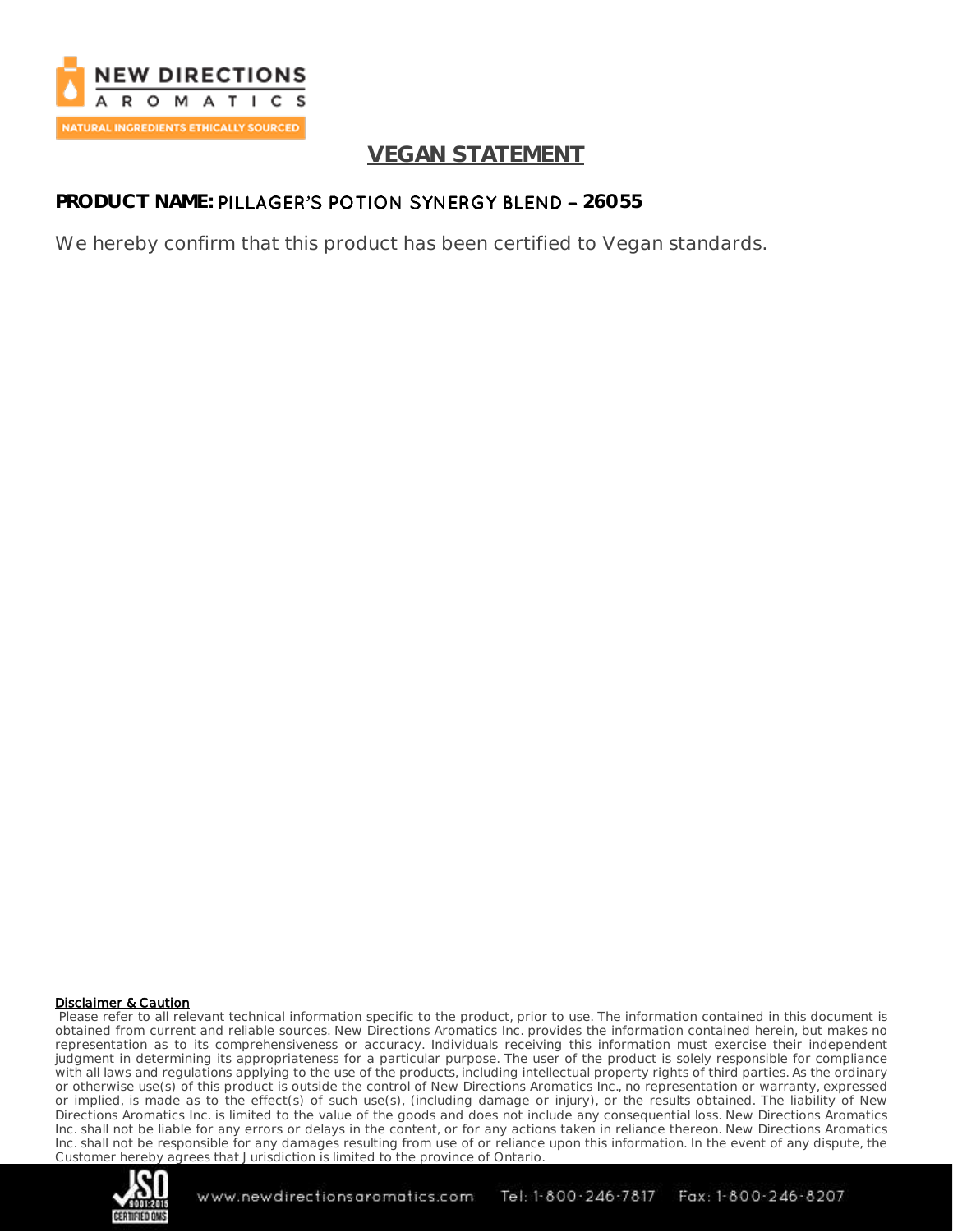

# **CALIFORNIA PROPOSITION 65 STATEMENT**

#### PRODUCT NAME: PILLAGER'S POTION SYNERGY BLEND - 26055

# **A**WARNING:

- This product can expose you to myrcene, which is known to the State of California to cause cancer.
- This product can expose you to eugenol, which is known to the state of California to cause cancer.
- This product can expose you to safrole, which is known to the state of California to cause cancer.
- This product can expose you to methyleugenol, which is known to the state of California to cause cancer.

For more information go to [www.P65Warnings.ca.gov](http://www.p65warnings.ca.gov/)

#### Disclaimer & Caution